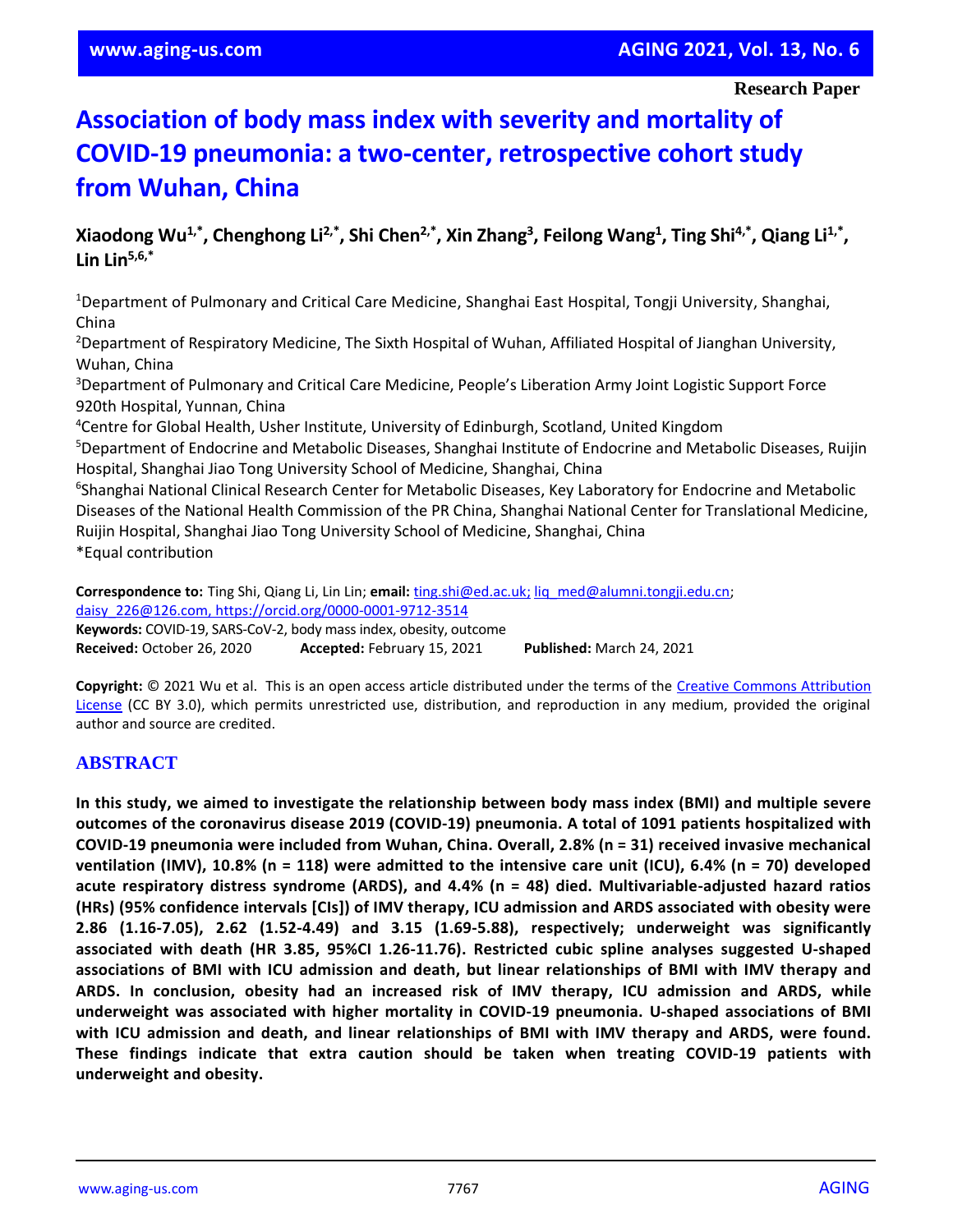## **INTRODUCTION**

The emerging coronavirus disease 2019 (COVID-19) first reported in Wuhan, China, is caused by a novel beta-coronavirus named severe acute respiratory syndrome coronavirus 2 (SARS-CoV-2) [1, 2]. It has rapidly spread across international borders causing a pandemic [3, 4]. The ongoing COVID-19 pandemic poses substantial challenges to global public health.

The clinical spectrum of patients with COVID-19 ranges from mild to severe illness [5, 6]. Risk factors associated with disease severity and outcome have been investigated in several studies [7, 8], indicating that elderly age was associated with higher risks of acute respiratory distress syndrome (ARDS) and death, and patients with co-morbidities, such as preexisting concurrent cardiovascular or cerebrovascular diseases, or ARDS were at an increased risk of death from COVID-19 pneumonia [11, 12].

So far, past studies and meta-analyses note that obesity could be a risk factor for severity of COVID-19. In a cohort study from US, BMI  $\geq$  30 kg/m<sup>2</sup> was suggested as one of the most common comorbidities, accounting for 41.7% of total study population [3]. Among 4,103 patients with COVID-19 at an academic medical center in New York City, BMI  $>40$  kg/m<sup>2</sup> was the second strongest significant risk factor for hospitalization independently, after old age [9]. Another study from France found that the need for invasive mechanical ventilation (IMV) was related to a BMI  $\geq$  35 kg/m<sup>2</sup> [10]. A meta-analysis including 30 studies indicated that obesity increased risks for hospitalization, ICU admission, IMV requirement and death among individuals with COVID-19 [11]. However, the effect of underweight on the outcomes of COVID-19 remained undetermined. Furthermore, most of those studies were conducted in American and European countries. Studies among Asian populations were sparse.

Therefore, we aimed to examine the association between BMI and multiple severe outcomes of COVID-19 pneumonia among Chinese patients, including IMV therapy, ICU admission, development of ARDS, and death.

## **RESULTS**

A total of 1091 patients hospitalized with COVID-19 pneumonia were included in this study. The median age was 59 years (IQR, 49-67 years), and 509 (46.7%) were men. Demographic and biochemical characteristics of the included patients are shown in Table 1, stratified by BMI categories. Overall, the median BMI was  $22.51 \text{ kg/m}^2$ , with the underweight, normal weight, overweight and

obesity accounting for 7.3%, 45.8%, 20.7% and 26.2% of the overall patients, respectively. The levels of neutrophil counts, lymphocyte counts, alanine transaminase (ALT), serum creatinine and hs-CRP increased with BMI (all p values for trend  $< 0.05$ ). Of the 1091 patients, 430 (39.4%) patients had comorbidities, including diabetes (n  $= 137$  [12.6%]), hypertension (n = 288 [26.4%]), CVD (n  $= 82$  [7.5%]), CLD (n = 57 [5.2%]), and cancers (n = 40)  $[3.7\%]$ ). A total of 690 (63.2%) patients required oxygen support in the hospitals.

Of the entire cohort,  $2.8\%$  (n = 31) required IMV therapy,  $10.8\%$  (n = 118) were admitted to the ICU, 6.4% ( $n = 70$ ) developed ARDS, and 4.4% ( $n = 48$ ) died. Figure 1 showed the proportions of the clinical outcomes from patients with COVID-19 pneumonia by BMI category. Patients with obesity had higher rates of IMV therapy, ICU admission, ARDS and death, compared with the normal weight group. In reverse, the proportions of obesity in patients who required IMV therapy, who were admitted to ICU, who developed ARDS, and who died were higher, ranging from 33.3% to 55.7% (Supplementary Figure 2).

The characteristics of patients hospitalized with COVID-19 pneumonia were summarized in each category of clinical outcomes (IMV therapy, ICU admission, ARDS status and death) (Table 2). The levels of neutrophil counts, ALT, and hs-CRP were higher, while lymphocyte counts and platelet counts were lower in patients requiring IMV therapy (all p values  $s < 0.05$ ), compared with those without IMV therapy. Patients requiring IMV therapy also had a higher proportion of comorbidities, including diabetes, CVD and cancers (all p values < 0.05). Similar estimates were observed for the other three clinical outcomes - ICU admission, ARDS, and death. Patients with these clinical outcomes also had an elevated rate of IMV therapy. Moreover, patients requiring IMV therapy, ICU admission and those with ARDS had increased BMI values than their respective counterparts (all  $p$  values  $\lt$  0.05). There was no statistically significant difference in BMI between the death and survival groups.

We further investigated the potential risk factors associated with IMV therapy and other clinical outcomes of COVID-19 pneumonia (Supplementary Table 1). Multivariate Cox regression analyses revealed that age  $\geq 60$  years, men, neutrophil counts, lymphocyte counts, platelet counts, hs-CRP and cancer were independently associated with IMV therapy, ICU admission and ARDS. Several above-mentioned risk factors (men, platelet counts and cancer) were not associated with death. Each  $1 \text{ kg/m}^2$  increment of BMI was found to be related to IMV therapy and ARDS, but not to ICU admission and death.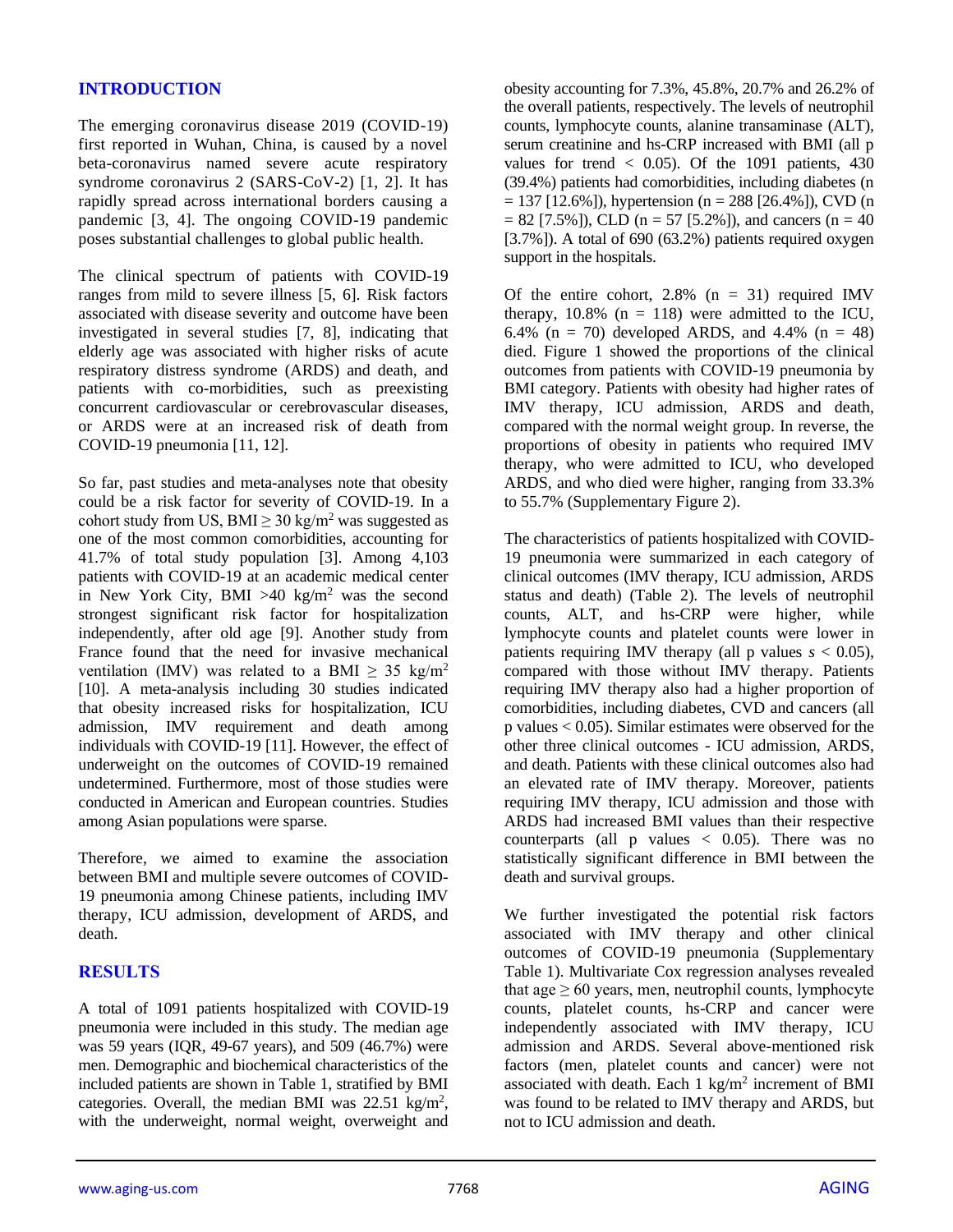|                                          | <b>Total</b>        |                     | <b>BMI</b> categories |                     |                     |             |  |  |
|------------------------------------------|---------------------|---------------------|-----------------------|---------------------|---------------------|-------------|--|--|
| <b>Characteristics</b>                   | $(n = 1091)$        | Underweight         | Normal weight         | Overweight          | <b>Obesity</b>      | P for trend |  |  |
|                                          |                     | $(n = 80)$          | $(n = 500)$           | $(n = 226)$         | $(n = 285)$         |             |  |  |
| Men, $n$ $(\%)$                          | 509 (46.7)          | 15(18.8)            | 168(33.6)             | 132(58.4)           | 194(68.1)           | < 0.0001    |  |  |
| Age, years                               | 59.00 (49.00-67.00) | 64.00 (48.00-72.00) | 59.50 (49.00-67.50)   | 59.00 (49.00-67.00) | 58.00 (49.00-66.50) | 0.24        |  |  |
| BMI, $\text{kg/m}^2$                     | 22.51 (20.42-25.26) | 17.81 (17.17-18.17) | 20.76 (19.70-21.90)   | 24.22 (23.59-24.24) | 27.04 (25.95-28.40) | < 0.0001    |  |  |
| Hematologic                              |                     |                     |                       |                     |                     |             |  |  |
| Neutrophils, $\times 10^9$ /L            | $3.52(2.61-4.84)$   | $3.33(2.37-4.37)$   | $3.40(2.53-4.66)$     | $3.52(2.76-4.73)$   | $3.72(2.68-5.25)$   | 0.0001      |  |  |
| Lymphocytes, $\times$ 10 <sup>9</sup> /L | $1.23(0.81-1.70)$   | $1.28(0.83-1.76)$   | $1.28(0.84-1.70)$     | $1.24(0.81-1.60)$   | $1.11(0.73-1.72)$   | 0.02        |  |  |
| Platelets, $\times 10^9$ /L              | 210.00 (165.00-     | 208.50 (171.00-     | 211.00 (166.00-       | 215.50 (168.00-     | 202.00 (158.00-     | 0.23        |  |  |
|                                          | 266.00              | 279.00)             | 266.50)               | 268.00)             | 262.00)             |             |  |  |
| <b>Biochemical</b>                       |                     |                     |                       |                     |                     |             |  |  |
| ALT, U/L                                 | 23.50 (15.54-37.40) | 15.55 (10.80-23.13) | 21.83 (14.35-35.60)   | 25.73 (17.39-40.96) | 28.77 (18.20-44.10) | < 0.0001    |  |  |
| Serum creatinine, umol/L                 | 63.60 (53.00-76.00) | 56.60 (50.85-63.80) | 60.00 (52.20-72.20)   | 65.60 (53.10-77.90) | 70.10 (59.90-81.60) | < 0.0001    |  |  |
| $hs-CRP, mg/L$                           | 7.58 (1.43-49.04)   | $4.21(0.79-19.06)$  | 4.97 (1.18-32.92)     | 16.99 (1.86-61.42)  | 20.14 (2.18-75.76)  | < 0.0001    |  |  |
| <b>Comorbidities</b>                     |                     |                     |                       |                     |                     |             |  |  |
| Diabetes, $n$ $(\%)$                     | 137(12.6)           | 7(8.8)              | 62(12.4)              | 33(14.7)            | 35(12.4)            | 0.53        |  |  |
| Hypertension, $n$ $(\%)$                 | 288 (26.4)          | 18(22.5)            | 119(23.8)             | 65(28.8)            | 86 (30.2)           | 0.16        |  |  |
| $CVD$ , $n$ $%$ )                        | 82(7.5)             | 2(2.5)              | 40(8.0)               | 14(6.2)             | 26(9.1)             | 0.22        |  |  |
| CLD, $n$ $%$                             | 57(5.2)             | 4(5.0)              | 29(5.8)               | 9(4.0)              | 15(5.3)             | 0.73        |  |  |
| Cancer, $n$ $(\%)$                       | 40(3.7)             | 4(5.0)              | 18(3.6)               | 8(3.5)              | 10(3.5)             | 0.70        |  |  |
| Oxygen therapy                           |                     |                     |                       |                     |                     |             |  |  |
| Nasal cannula, n (%)                     | 607(57.3)           | 55 (69.6)           | 283 (58.8)            | 122(55.2)           | 147(52.7)           | 0.009       |  |  |
| NPPV, $n$ $(\%)$                         | 176(16.2)           | 11(13.8)            | 55 (11.0)             | 43(19.0)            | 67(23.5)            | < 0.0001    |  |  |
| HFNC, $n$ $%$                            | 87(8.0)             | 5(6.3)              | 29(5.8)               | 20(8.9)             | 33(11.6)            | 0.005       |  |  |
| IMV, $n$ $%$                             | 31(2.8)             | $\overline{0}$      | 10(2.0)               | 4(1.8)              | 17(6.0)             | 0.0007      |  |  |

#### **Table 1. Characteristics of patients hospitalized with COVID-19 pneumonia, stratified by BMI categories (n = 1091).**

Data are n (%) or median (IQR). ALT, alanine transaminase. ARDS, acute respiratory distress syndrome. BMI, body mass index. CLD, chronic lung disease. COVID-19, coronavirus disease 2019. CVD, cardiovascular disease. HFNC, high flow nasal cannula. hs-CRP, high-sensitivity C-reactive protein. IMV, invasive mechanical ventilation. NPPV, non-invasive positive pressure ventilation.



Figure 1. Proportions of COVID-19 pneumonia patients with the outcomes according to BMI categories. ARDS, acute respiratory distress syndrome. BMI, body mass index. COVID-19, coronavirus disease 2019. IMV, invasive mechanical ventilation. ICU, intensive care unit.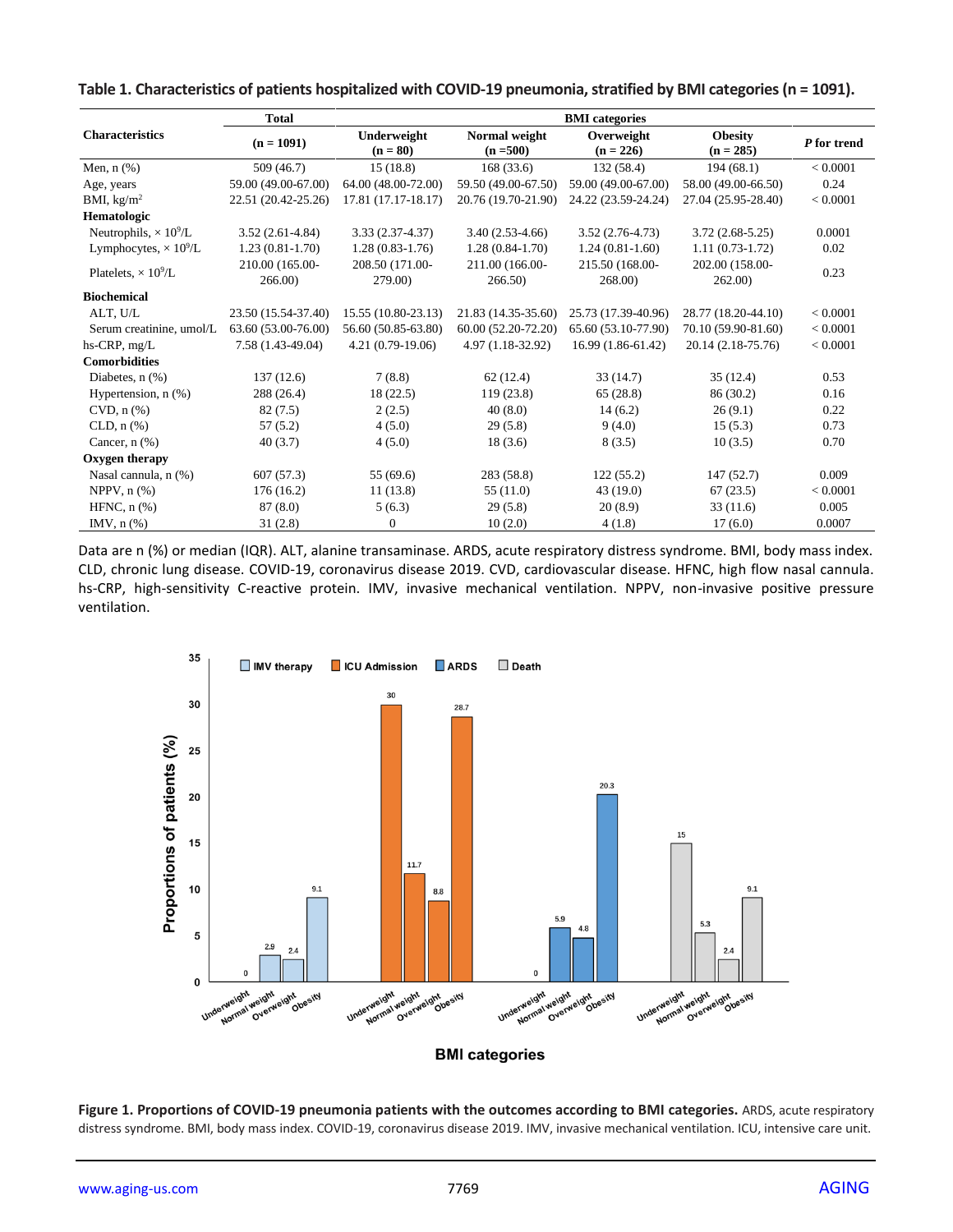| <b>IMV</b> therapy                 |                                                     |                                            | <b>ICU</b> admission                           |                                                | <b>ARDS</b>                         |                                                         | Death                        |                                          |
|------------------------------------|-----------------------------------------------------|--------------------------------------------|------------------------------------------------|------------------------------------------------|-------------------------------------|---------------------------------------------------------|------------------------------|------------------------------------------|
| <b>Characteristics</b>             | Not receiving<br><b>IMV</b> therapy<br>$(n = 1060)$ | <b>Receiving IMV</b><br>therapy $(n = 31)$ | <b>Without ICU</b><br>admission<br>$(n = 973)$ | <b>ICU</b> admission<br>$(n = 118)$            | <b>Without ARDS</b><br>$(n = 1021)$ | <b>With ARDS</b><br>$(n = 70)$                          | <b>Alive</b><br>$(n = 1043)$ | <b>Died</b><br>$(n = 48)$                |
| Male, $n$ $%$ )                    | 486 (45.8)                                          | $22(71.0)^*$                               | 435 (44.7)                                     | 74 $(62.7)$ <sup>*</sup>                       | 461 (45.2)                          | 48 $(68.6)$ <sup>*</sup>                                | 481 (46.1)                   | $28(58.3)^*$                             |
| Age, years                         | 59.00 (49.00-                                       | 68.00 (62.00-                              | 58.00 (48.00-                                  | 68.00 (58.00-                                  | 59.00 (49.00-                       | 68.00 (57.00-                                           | 59.00 (49.00-                | 75.00                                    |
|                                    | 67.00                                               | $86.00$ <sup>*</sup>                       | 66.00                                          | $80.00$ <sup>*</sup>                           | 67.00)                              | $82.00$ <sup>*</sup>                                    | 67.00)                       | $(65.50 - 85.50)^*$                      |
| BMI, $kg/m2$                       | 22.49 (20.42-<br>25.01)                             | 25.95 (22.49-<br>$28.69$ <sup>*</sup>      | 22.49 (20.38-<br>24.84)                        | 24.22 (20.76-<br>$27.43$ <sup>*</sup>          | 22.49 (20.31-<br>24.91)             | 25.45 (22.49-<br>$28.39$ <sup>*</sup>                   | 22.58 (20.42-<br>25.26       | 22.49<br>$(19.48 - 26.00)$               |
| Hematologic                        |                                                     |                                            |                                                |                                                |                                     |                                                         |                              |                                          |
| Neutrophils, $\times$<br>$10^9$ /L | $3.50(2.60-4.68)$                                   | 5.87<br>$(4.27-10.49)^*$                   |                                                | 3.42 (2.57-4.51) 5.43 (3.33-7.88) <sup>*</sup> |                                     | $3.46(2.60-4.61)$ $5.51(3.00-8.29)^*$                   |                              | $3.46(2.58-4.65)$ $5.51(4.68-9.68)^*$    |
| Lymphocytes, $\times$<br>$10^9$ L  |                                                     | $1.25(0.82 - 1.71)0.68(0.45 - 0.83)^*$     |                                                | $1.31(0.89-1.74)0.66(0.46-0.84)$ <sup>*</sup>  |                                     | $1.28(0.86-1.72)$ 0.64 $(0.45-0.79)$ <sup>*</sup>       |                              | $1.26(0.83-1.71)$ $0.65(0.45-0.87)^*$    |
| Platelets, $\times$<br>$10^9$ /L   | 211.00 (167.00-<br>268.00)                          | 162.00 (129.00-<br>$186.00$ <sup>*</sup>   | 212.50 (168.00-<br>268.00                      | 180.50 (137.00-<br>$234.00$ <sup>*</sup>       | 268.00                              | 211.00 (168.00-171.50 (139.00-<br>$223.00$ <sup>*</sup> | 211.00 (167.00-<br>266.50    | 170.50 (126.00-<br>$223.50$ <sup>*</sup> |
| <b>Biochemical</b>                 |                                                     |                                            |                                                |                                                |                                     |                                                         |                              |                                          |
| ALT, U/L                           | 23.30<br>$(15.41 - 37.13)$                          | 35.15<br>$(24.83 - 48.15)^*$               | 23.15<br>$(15.35 - 36.30)$                     | 29.96<br>$(19.71 - 46.05)^*$                   | 23.35<br>$(15.43 - 36.90)$          | 34.80<br>$(21.70 - 48.15)^*$                            | 23.40<br>$(15.40 - 37.00)$   | 25.00<br>$(20.60 - 47.32)^*$             |
| Serum                              | 63.50                                               | 72.12                                      | 63.10                                          | 69.23                                          | 63.37                               | 66.55                                                   | 63.32                        | 84.10                                    |
| creatinine, umol/l                 | $(53.00 - 75.60)$                                   | $(56.22 - 105.90)^*$                       | $(52.91 - 75.00)$                              | $(58.73 - 90.70)$ <sup>*</sup>                 | $(52.92 - 75.96)$                   | $(59.41 - 85.04)^*$                                     | $(52.92 - 75.00)$            | $(61.51 - 112.18)^*$                     |
| hs-CRP, mg/L                       | 6.94<br>$(1.36 - 43.39)$                            | 86.43<br>$(58.45 - 138.20)^*$              | 5.35<br>$(1.19 - 34.24)$                       | 80.37<br>$(43.32 - 116.06)^*$                  | 6.17<br>$(1.25 - 37.12)$            | 84.32<br>$(62.71 - 112.90)^*$                           | 6.73<br>$(1.35 - 42.03)$     | 92.31<br>$(43.89 - 149.37)^*$            |
| <b>Comorbidities</b>               |                                                     |                                            |                                                |                                                |                                     |                                                         |                              |                                          |
| Diabetes, $n$ $(\%)$               | 128(12.1)                                           | $8(25.8)^*$                                | 111(11.4)                                      | $26(22.0)^*$                                   | 123(12.1)                           | 14(20.0)                                                | 124(11.9)                    | $13(27.1)^*$                             |
| Hypertension, n<br>(% )            | 277(26.1)                                           | 10(32.3)                                   | 243(25.0)                                      | 45 $(38.1)$ <sup>*</sup>                       | 264(25.9)                           | 24(34.3)                                                | 271(26.0)                    | 17(35.4)                                 |
| $CVD$ , $n$ $(\%)$                 | 75(7.1)                                             | $6(19.4)^*$                                | 62(6.4)                                        | $20(17.0)$ <sup>*</sup>                        | 70(6.9)                             | $12(17.1)$ <sup>*</sup>                                 | 75(7.2)                      | 7(14.6)                                  |
| $CLD, n(\%)$                       | 55(5.2)                                             | 2(6.5)                                     | 50(5.1)                                        | 7(5.9)                                         | 54(5.3)                             | 3(4.3)                                                  | 53(5.1)                      | 4(8.3)                                   |
| Cancer, $n$ $(\%)$                 | 36(3.4)                                             | $4(12.9)^*$                                | 27(2.8)                                        | $13(11.0)^*$                                   | 32(3.1)                             | $8(11.4)^*$                                             | 36(3.5)                      | 4(8.3)                                   |
| Oxygen therapy                     |                                                     |                                            |                                                |                                                |                                     |                                                         |                              |                                          |
| Nasal cannula,<br>$n$ (%)          | 597 (56.3)                                          | $7(31.8)^*$                                | 572 (58.9)                                     | 35 $(39.8)^*$                                  | 601(59.5)                           | $6(12.2)^*$                                             | 589 (57.4)                   | $18(54.6)$ <sup>*</sup>                  |
| NPPV, $n$ $%$                      | 167(15.8)                                           | $9(29.0)^*$                                | 106(10.9)                                      | $70(59.3)^*$                                   | 138(13.5)                           | $38(54.3)^*$                                            | 152(14.6)                    | $24(50.0)^*$                             |
| HFNC, $n$ $%$                      | 77(7.3)                                             | $10(32.3)^*$                               | 48 (4.9)                                       | 39 $(33.1)$ <sup>*</sup>                       | 62(6.1)                             | $25(35.7)$ <sup>*</sup>                                 | 76(7.3)                      | $11(22.9)^*$                             |
| IMV, $n$ $%$                       | $\boldsymbol{0}$                                    | 31                                         | 1(0.1)                                         | $30(25.4)$ <sup>*</sup>                        | 6(0.6)                              | $6(12.2)^*$                                             | 12(1.2)                      | $19(39.6)^*$                             |

**Table 2. Characteristics of patients hospitalized with COVID-19 pneumonia, stratified by the outcome.**

Data are n (%) or median (IQR). ALT, alanine transaminase. ARDS, acute respiratory distress syndrome. BMI, body mass index. CLD, chronic lung disease. COVID-19, coronavirus disease 2019. CVD, cardiovascular disease. HFNC, high flow nasal cannula. hs-CRP, high-sensitivity C-reactive protein. IMV, invasive mechanical ventilation. NPPV, non-invasive positive pressure ventilation. \* *P* < 0.05

The risk of requiring IMV therapy and other clinical outcomes of COVID-19 pneumonia according to BMI categories was further analyzed. As demonstrated in Table 3, compared with patients in the normal weight group, those obese had an increased risk of requiring IMV therapy (HR 2.86, 95% CI 1.16-7.05), ICU admission (HR 2.62, 95% CI 1.52-4.49) and developing ARDS (HR 3.15; 95% CI 1.69-5.88) in the multivariable-adjusted model. However, the association of obesity and with death was not significant in the adjusted model. However, underweight was associated with a 2.85-fold higher risk of death after adjusting for potential confounders (HR 3.85, 95% CI 1.26-11.76). The test for interaction of age, hypertension and cancer, with obesity on the risk of IMV therapy, ICU admission and ARDS, was statistically significant (not for other stratified variables or death, all p-values for interaction  $< 0.05$ ,

data not shown). When we further adjusted diabetes (yes/no), hypertension (yes/no), CVD (yes/no), and center, the results did not change appreciably (Supplementary Table 2). Multivariable-adjusted restricted cubic spline analyses suggested "U-shaped" associations between BMI and both ICU admission and death of COVID-19 pneumonia, which indicated significant nonlinear relationships (both  $P < 0.0001$ ) (Figure 2). There was evidence of a significant linear relationship of BMI with IMV therapy and ARDS (both  $P < 0.0001$ ).

#### **DISCUSSION**

In this cohort study, we investigated the associations of BMI with multiple severe outcomes in patients with COVID-19 pneumonia, including IMV therapy, ICU admission, development of ARDS, and death. We found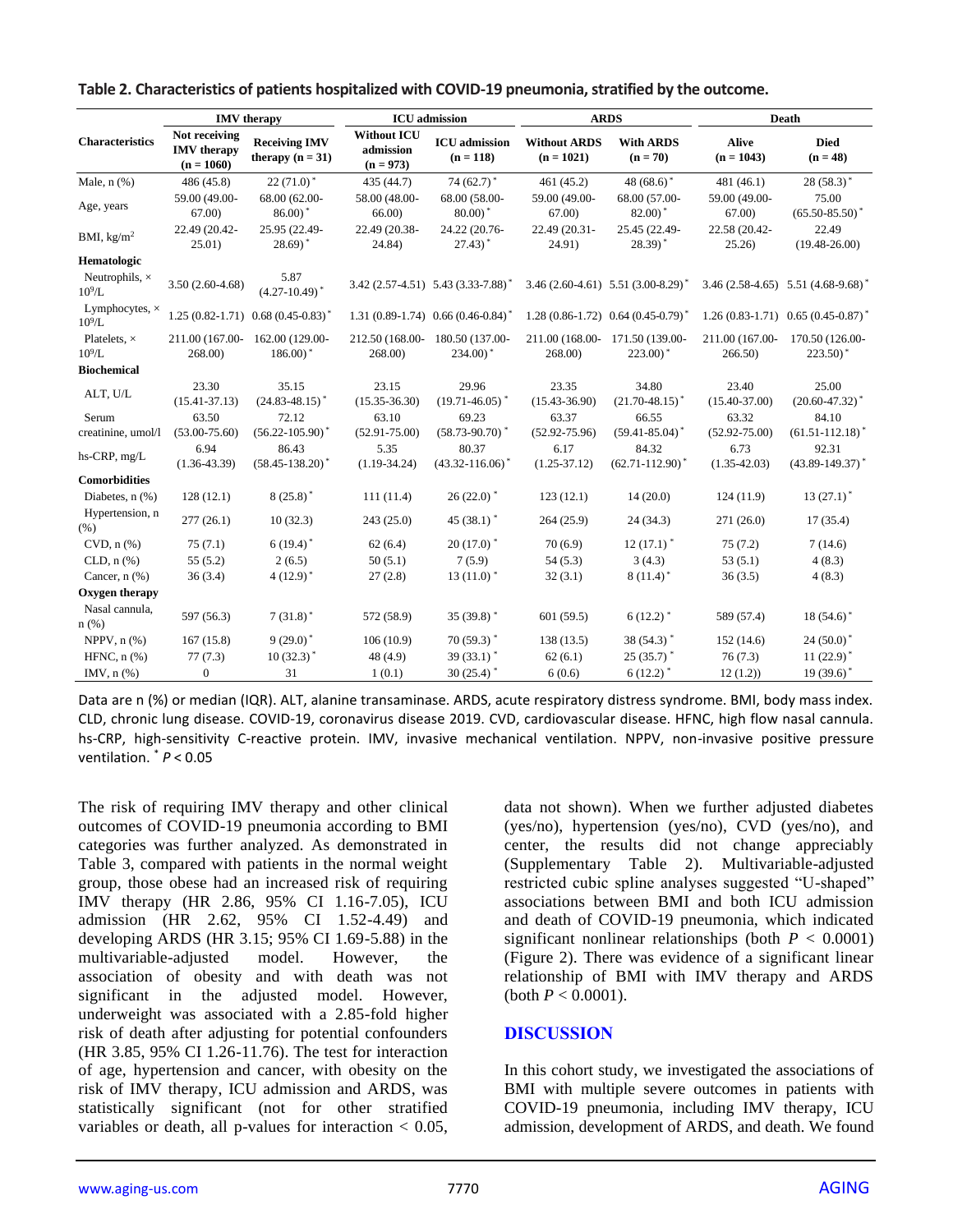|                      | <b>BMI</b> subgroups |               |                   |                   |  |  |
|----------------------|----------------------|---------------|-------------------|-------------------|--|--|
|                      | Underweight          | Normal weight | Overweight        | <b>Obesity</b>    |  |  |
| <b>IMV</b> therapy   |                      |               |                   |                   |  |  |
| Model 1              | <b>NA</b>            | 1.00          | $0.88(0.27-2.83)$ | $3.11(1.40-6.88)$ |  |  |
| Model 2              | <b>NA</b>            | 1.00          | $0.85(0.24-2.98)$ | $2.86(1.16-7.05)$ |  |  |
| <b>ICU</b> admission |                      |               |                   |                   |  |  |
| Model 1              | $1.94(0.95-3.97)$    | 1.00          | $0.93(0.51-1.70)$ | $2.78(1.78-4.34)$ |  |  |
| Model 2              | $2.18(0.94 - 5.08)$  | 1.00          | $0.84(0.42-1.68)$ | $2.62(1.52-4.49)$ |  |  |
| <b>ARDS</b>          |                      |               |                   |                   |  |  |
| Model 1              | $0.28(0.04-2.07)$    | 1.00          | $0.80(0.35-1.82)$ | $3.44(2.00-5.94)$ |  |  |
| Model 2              | $0.23(0.03-1.85)$    | 1.00          | $0.71(0.29-1.73)$ | $3.15(1.69-5.88)$ |  |  |
| Death                |                      |               |                   |                   |  |  |
| Model 1              | $3.71(1.27-10.79)$   | 1.00          | $0.57(0.15-2.10)$ | $2.50(1.08-5.79)$ |  |  |
| Model 2              | $3.85(1.26-11.76)$   | 1.00          | $0.53(0.14-2.00)$ | $1.75(0.73-4.21)$ |  |  |

**Table 3. The association between BMI category and outcome in patients with COVID-19 pneumonia.**

Model 1: unadjusted.

Model 2: adjusted for age, sex, neutrophil counts, lymphocyte counts, platelet counts, hs-CRP, and cancer (yes/no). ARDS, acute respiratory distress syndrome. BMI, body mass index. HR, hazard ratio. ICU, intensive care unit. IMV, invasive mechanical ventilation. HR, hazard ratio. NA, not available.



**Figure 2.** Multivariable-adjusted HRs (95% CIs) for the associations of IMV therapy (**A**), ICU admission (**B**), ARDS (**C**) and death (**D**) with BMI. HRs (95% CIs) were adjusted for age, sex, neutrophil counts, lymphocyte counts, platelet counts, hs-CRP, and cancer (yes/no). ARDS, acute respiratory distress syndrome. BMI, body mass index. ICU, intensive care unit. IMV, invasive mechanical ventilation. Red line, HR; dotted grey lines, 95% CI.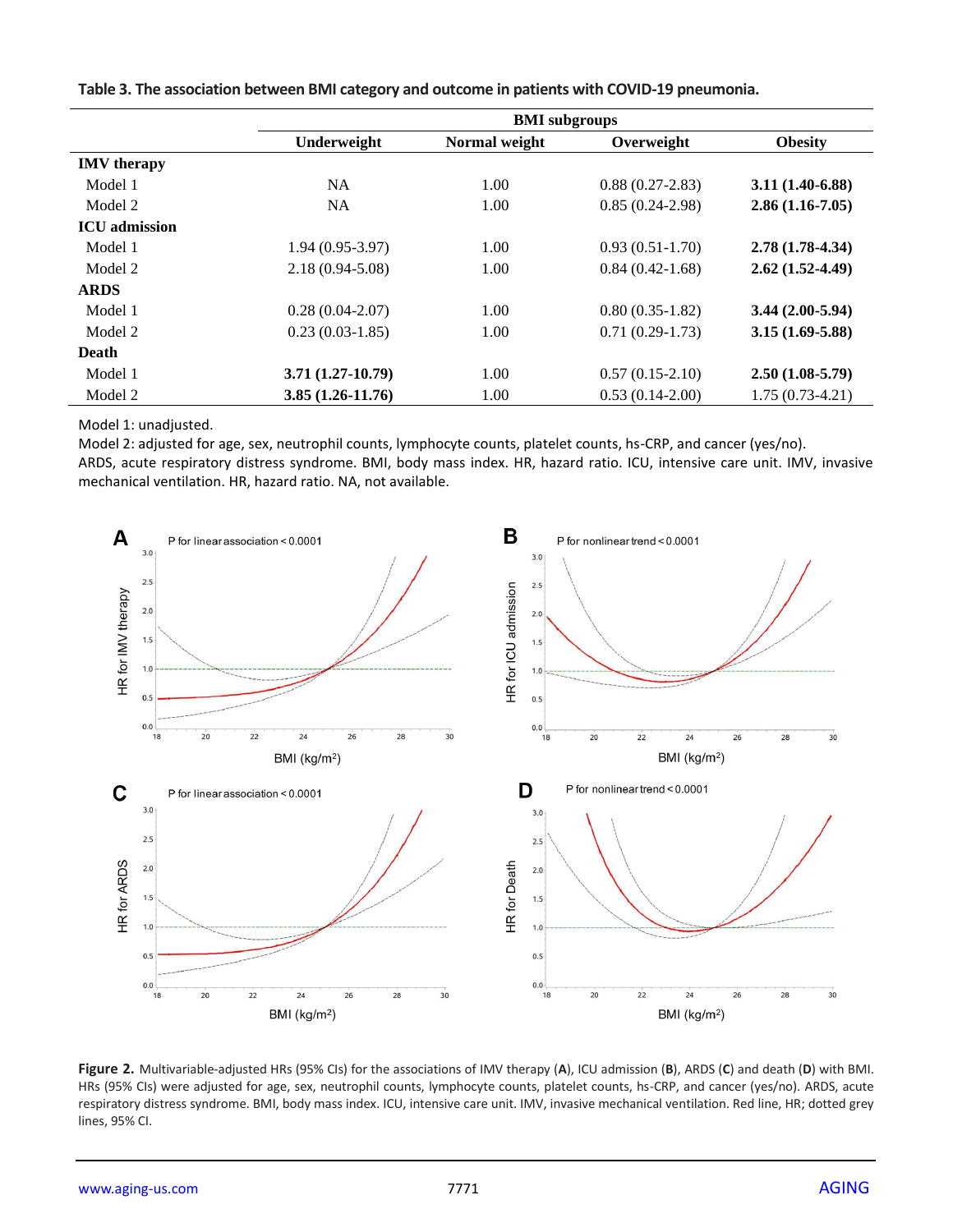that patients with obesity had an increased risk of IMV therapy, ICU admission and developing ARDS. In addition, underweight was independently associated with death. Our data further suggested U-shaped associations of BMI with ICU admission and death. However, a linear relationship was detected for BMI with IMV therapy and ARDS. These findings suggest that patients with obesity or underweight were at higher risks of severe outcomes from COVID-19 pneumonia and thus extra caution should be taken when treating COVID-19 patients with underweight and obesity.

The COVID-19 pandemic has led to the global research efforts to identify individuals at the greatest risk of developing critical illness, including death. Previous studies have shown that older individuals are particularly vulnerable, as well as those with metabolic comorbidities [8, 12]. Evidence has recently emerged regarding the association between a higher prevalence of obesity among COVID-19 patients and an increased risk of poor prognosis from SARS-CoV-2 infection. A descriptive study with 24 critically ill patients diagnosed with COVID-19 in the Seattle region was among the first to report BMI data [13], showing that 85.0% of the patients with obesity required mechanical ventilation and 62.0% of the patients with obesity died. These proportions were greater than those in the patients without obesity. In a latest cohort study from the US with more than 5700 patients [9], obesity (BMI  $\geq$  30 kg/m<sup>2</sup> ) was suggested as one of the most common comorbidities, accounting for 41.7% of the total study population. In our study, we found that among patients who required IMV therapy, were admitted to ICU, developed ARDS, and those who died, the prevalence rates of obesity were 61.9%, 52.6%, 64.4% and 46.4%, respectively (data not shown). We also reported higher proportions of receiving IMV therapy, requirement of ICU admission, development of ARDS and death in obese patients than those with normal weight (unadjusted), which was consistent with the published data.

In a small study consisting of 124 patients with COVID-19 from France [10], the need for IMV therapy was found to be associated with a BMI  $\geq$  35 kg/m<sup>2</sup>, independently from other comorbidities. Data from Shenzhen, China with 383 COVID-19 patients revealed that overweight was associated with an 86% higher, and obesity with a 142% higher, risk of developing severe pneumonia compared with patients with normal weight [14]. A recent study with 214 patients from Wenzhou [15], China reported a 6-fold increased risk of severe COVID-19 illness, but with a large 95% confidence intervals. Our study showed an increased risk of IMV therapy, ICU admission and developing ARDS (adjusted) among obese patients, using the World

Health Organization recommendations for Asian populations as BMI  $\geq$  25 kg/m<sup>2</sup> to define obesity.

Multiple studies have observed the associations between obesity and death with COVID-19, which was not found significant in our study after adjusting for other variables. One possible reason could be that the prevalence of obesity, especially severe obesity in Chinese population is extremely lower than that in western countries. As evidenced in recent data, the prevalence of obesity is 6.2% in China, versus 40% in the USA, 20% in Italy, and 24% in Spain [16]. Besides, many studies demonstrated that the excess risk from obesity on death was limited mostly to the younger patients with class III obesity (BMI  $\geq$  40 kg/m<sup>2</sup>). Tartof et al reported that a higher BMI ( $\geq 40 \text{ kg/m}^2$ ) was associated with an increased risk of death from COVID-19 [17], particularly in male patients and younger individuals (≤60 years), in both outpatients and inpatients. S. Hendren et al found that the association of BMI with death or mechanical ventilation was strongest in adults ≤50 years [18]; severe obese individuals (BMI  $\geq$ 40 kg/m<sup>2</sup>) had an increased risk of in-hospital death, only in those  $\leq 50$  years (hazard ratio, 1.36 [1.01–1.84]). However, the number of patients with BMI  $\geq 40 \text{ kg/m}^2$ was sparse in our study, which might explain why the adjusted effect of obesity on death was not identified in the current study.

From an indirect perspective, obesity and excess fat mass are commonly related to other comorbidities, such as hypertension, diabetes, CVD and renal disease, which are considered to result in increased vulnerability to pneumonia-associated organ failures [19]. For example, in individuals with diabetes, obesity and excess ectopic fat lead to impairment of beta-cell function and increased insulin resistance. Therefore, an appropriate metabolic response upon immunologic challenge was limited, resulting in some diabetes patients requiring substantial amounts of insulin during severe infections [20]. Patients with obesity often have respiratory dysfunction, which is characterized by alterations in respiratory mechanisms, increased airway resistance, impaired gas exchange, diminishing forced volume and forced vital capacity, possibly leading to ARDS. With respect to the immune response, there is a clear association between obesity and basal inflammatory status characterized by higher circulating Interleukin 6 and CRP levels. Actually, adipose tissue in obesity is "pro-inflammatory", with increased expression of cytokines and particularly adipokines. Obesity was reported to impair adaptive immune responses to influenza virus [21], and conceivably could do so in COVID-19. Our study showed higher levels of hs-CRP in obese patients than those with normal weight, indicating strong systemic inflammation.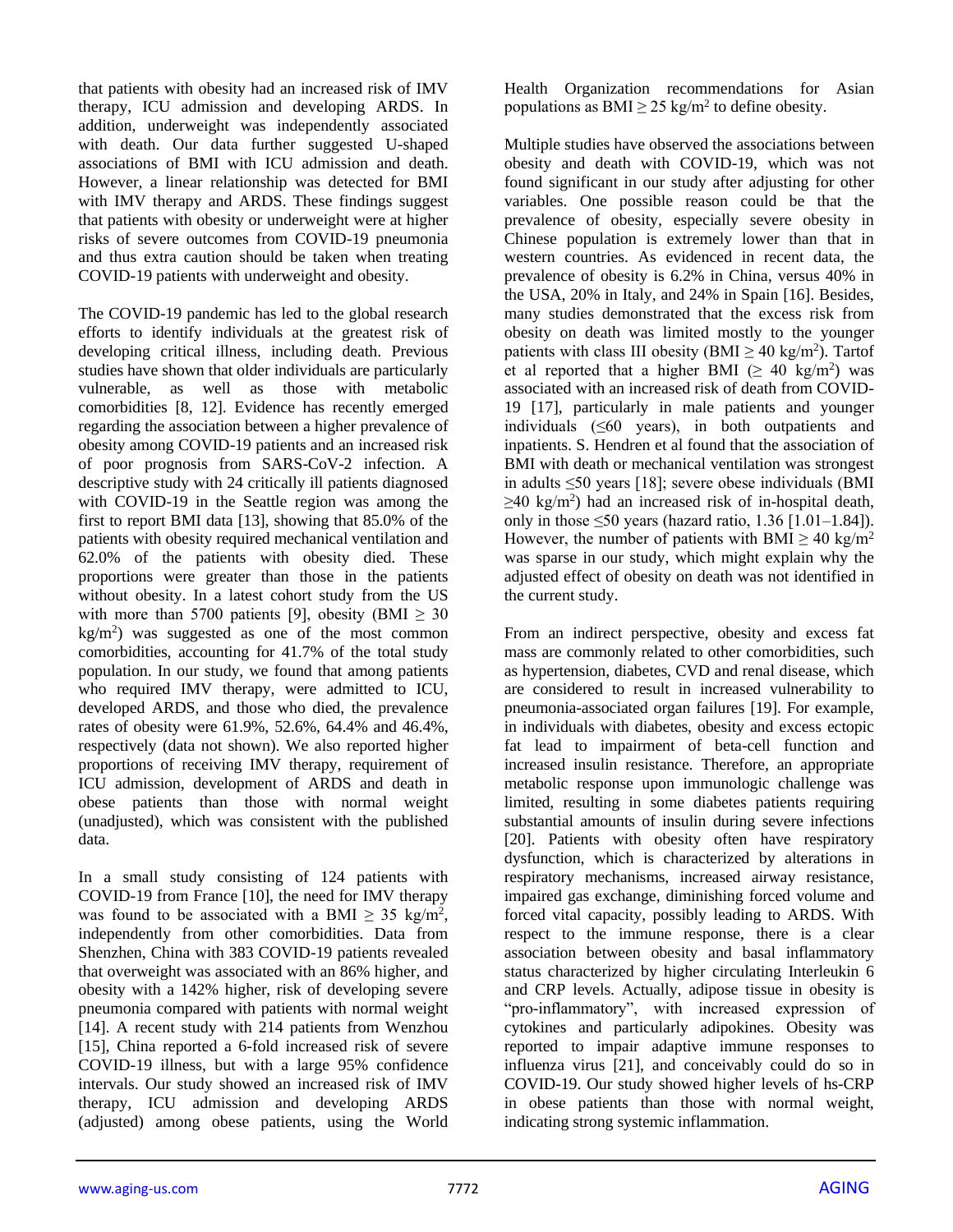In this study, underweight was significantly associated with an increased risk of death, and a U-shaped association between BMI and death was identified. That is, both underweight and obesity showed increased trend and risk of death due to COVID-19, compared with the normal weight. In a retrospective cohort study with 1687 hospitalized patients, being underweight had a statistically significant association with an increased risk for death (HR=2.37, 95%CI 1.50–3.75) [22], which was consistent with our findings. In another study with 10,861 patients with COVID-19 infection, being underweight was suggested to have a non-significant association with IMV, but have a higher risk of death  $OR = 1.44$ , 95% CI 1.08-1.92) [23]. It can be speculated that being underweight is often associated with malnutrition, impaired immune function, underlying frailty along with coexisting chronic conditions. Furthermore, being underweight is at an increased risk for pneumonia, and worse outcomes among older hospitalized patients [24].

To the best of our knowledge, this was the one of the limited studies among Asian population to investigate the association of BMI and multiple severe outcomes of COVID-19 pneumonia. Our present study was subjected to some limitations. First, the number of cases of IMV therapy outcome in the underweight group was too small to perform the analysis, which could reduce the robust of the analysis result. Second, although most height and weight values were retrieved from medical chart records, some were self-reported, which may lead to measurement bias. Third, even though potential influencing factors had been adjusted, our results might still be confounded by other factors that are unavailable in current study, such as lifestyle information and therapeutic agents use. Fourth, the definition of obesity (BMI  $\geq$ 25 kg/m<sup>2</sup>) in this study was appropriate for Asians, so comparability of the findings with other studies which have used the BMI cutoff of 30 kg/m<sup>2</sup> is compromised.

In conclusion, our study suggested that patients with underweight or obesity experienced more severe outcomes than those of normal weight when being hospitalized with COVID-19 pneumonia. Our findings highlight the significant role of BMI in clinical progression of COVID-19 pneumonia, and this should be kept in mind when treating COVID-19 patients with underweight and obesity.

## **MATERIALS AND METHODS**

#### **Study population**

This two-center, retrospective cohort study was conducted at the Sixth Hospital of Wuhan and Taikang Tongji Hospital of Wuhan, which were the two government-designated hospitals for the patients with COVID-19. The cohort consisted of 1171 adult patients aged 21 to 93 years old with confirmed COVID-19 pneumonia who were admitted between January 1 to March 1, 2020 and who died or were discharged before March 30, 2020. COVID-19 pneumonia was diagnosed according to World Health Organization (WHO) interim guidance [25]. In our study, we excluded patients with missing data of BMI ( $n = 58$ ). We further excluded 22 patients who didn't have data on the outcomes (IMV therapy, ICU admission, development of ARDS, or death), resulting in 1091 patients for this analysis (Supplementary Figure 1). The ethics committee of the Sixth Hospital of Wuhan and Shanghai East Hospital approved this study and empowered a waiver of informed consent from study participants.

#### **Data collection**

Patients' demographic characteristics data, such as age and sex, were extracted from the electronic medical records. The data on the underlying comorbidities were extracted from patients' reports of past medical history, including diagnosed type 2 diabetes mellitus (T2DM), hypertension, cardiovascular disease (CVD), chronic lung disease (CLD), and cancer. Blood tests on admission were extracted from the electronic medical records including hematologic and biochemical indexes. A standardized data collection form was used by a team of experienced respiratory clinicians. Data were double checked by a third reviewer if there was a disagreement. Anthropometric measurements, including body weight and height were performed by trained nurses according to standard protocols. BMI  $(kg/m<sup>2</sup>)$  was calculated by dividing weight (kg) by height (m) squared. The majority of the BMI data ( $n = 1048$ ) used in this study were calculated based on the measurements on the first day of hospital admission, and the rest of BMI data ( $n =$ 43) were calculated according to self-reported height and weight values obtained from the patients and their family members.

For the diagnosis of SARS-CoV-2 infection, plasma and nasopharyngeal swab samples were obtained from all patients upon hospital admission and tested for targeted NP gene segment by real-time reverse transcription polymerase chain reaction (RT-PCR) assays as described elsewhere [1]. The requirement of oxygen therapy during hospitalization (nasal cannula, noninvasive positive pressure ventilation [NPPV], high flow nasal cannula oxygen therapy (HFNC), or invasive mechanical ventilation [IMV]) was recorded during hospitalisation.

#### **Assessment of obesity**

BMI was categorized by the definitions as follows: 1) underweight  $(BMI < 18.5 \text{kg/m}^2)$ ; 2) normal weight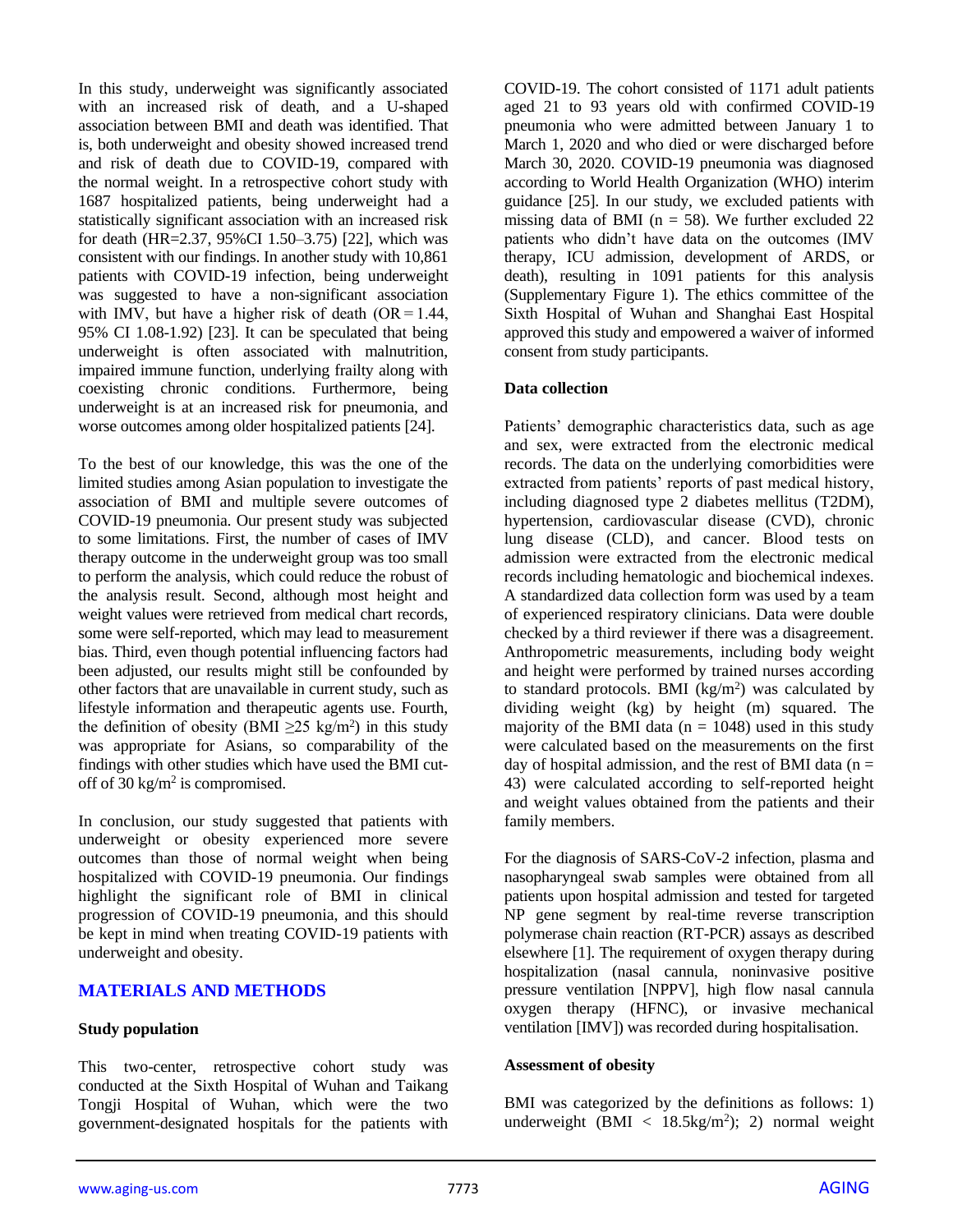(BMI 18.5-23 kg/m<sup>2</sup>); 3) overweight (BMI 23- 25 kg/m<sup>2</sup>); 4) obesity (BMI  $\geq$  25 kg/m<sup>2</sup>) according to the World Health Organization recommendations for Asian populations [26]. The validity of this definition has been confirmed previously [27, 28].

#### **Follow-up and outcome assessment**

The information on clinical outcomes was obtained from the electronic medical records and verified by two authors (C.H.L and X.D.W). The investigated outcomes included requirement of IMV therapy, ICU admission, development of ARDS, and death. The definition of ARDS was according to the interim guidance of WHO for SARS-CoV-2 [25]. Briefly, the definition criteria for ARDS were as follows: acute onset within 1 week of new or worsening respiratory symptoms; the radiographic images showing bilateral opacities not fully explained by lobar or lung collapse, effusions, or nodules; the oxygenation was impaired as measured by a PaO $2$ /FiO $2$  (fraction of inspired oxygen) not exceeding 300 mmHg with a minimal positive end-expiratory pressure level of 5 cm  $H_2O$ .

#### **Statistical analysis**

Demographic and biochemical characteristics from the included patients were summarized as medians (interquartile ranges [IQRs]) for the continuous variables and numbers (proportions) for the categorical variables, stratified by BMI category, and by clinical outcome (IMV therapy, ICU admission, ARDS and death) respectively. The differences across the BMI categories or the clinical outcomes were determined by one-way ANOVA (for continuous variables) or the  $\chi^2$  test (the categorical variables). We tested the p values for trend through the BMI categories treating BMI as an ordinal variable.

In order to analyze the associations of BMI with clinical outcomes (IMV therapy, ICU admission, ARDS and death), univariable and multivariable Cox proportional hazards models were performed. Proportional hazards assumption was verified by regressing Schoenfeld residuals over time. Hazard ratios (HRs) and the corresponding 95% confidence intervals (CIs) for potential risk factors and each BMI subgroup in relation to these events were further evaluated, using the normal BMI (BMI  $18.5-23\text{kg/m}^2$ ) as a reference. In the time-toevent analysis, data were censored at the time of death or the discharge-whichever occurred first. Covariates in the multivariate-adjusted models include age, sex, neutrophil counts, lymphocyte counts, platelet counts, high-sensitivity C-reactive protein (hs-CRP), and cancer (yes/no). The p values for interaction were calculated by a likelihood ratio test comparing models with and without the interaction terms.

We examined the potential non-linear associations between the level of BMI and the incidence of IMV therapy and other clinical outcome using restricted cubic splines. Analyses were multivariate-adjusted, using three knots, which were located at the 5th, 50th and 95th percentiles for baseline BMI levels, and the highest and lowest 0.5% were trimmed. Tests for nonlinearity, which compared a model containing only the linear term with a model containing the linear and restricted cubic spline terms, were performed using likelihood ratio tests. If a test for non-linearity was not significant, a test for linearity was performed, comparing a model containing the linear term with a model containing only the covariates of interest.

PASS 15 software was used to test the statistical power. The effect size we anticipated was at least 1.49 based on the previous studies [11]. It is suggested that we had a 99% chance of detecting a 49% increased risk of IMV therapy, ICU admission, development of ARDS, and death in patients with obesity at an alpha level of 0.05 in the present study. Significance tests were two-tailed, with a p value  $\langle 0.05 \rangle$  considered as statistically significant. Statistical analysis was performed using SAS version 9.4 (SAS Institute, Cary, NC, USA).

#### **Data availability statement**

All data used during the study are available from the corresponding author by request.

## **Abbreviations**

ALT: alanine transaminase; AST: aspartate transaminase; ARDS: acute respiratory distress syndrome; BMI: body mass index; CI: confidence interval; CLD: chronic lung disease; COVID-19: coronavirus disease 2019; CVD: cardiovascular disease; HFNC: high-flow nasal cannula oxygen therapy; HR: hazard ratio; hs-CRP: highsensitivity C-reactive protein; ICU: intensive care unit; IMV: invasive mechanical ventilation; IQR: Inter Quartile Range; NA: not available; NPPV: noninvasive positive-pressure ventilation; NPS: nasopharyngeal swab; RT-PCR: reverse transcription polymerase chain reaction; SARS-CoV-2: severe acute respiratory syndrome coronavirus 2; T2DM: type 2 diabetes mellitus; WHO: World Health Organization.

## **AUTHOR CONTRIBUTIONS**

XDW, TS and QL contributed to the study design and concept. LL, XDW, TS, SC, XZ and KW contributed to the acquisition and analysis of data. LL, XDW and TS drafted the manuscript. All authors made important contributions to editing and critically revising the manuscript for important intellectual content. TS, QL and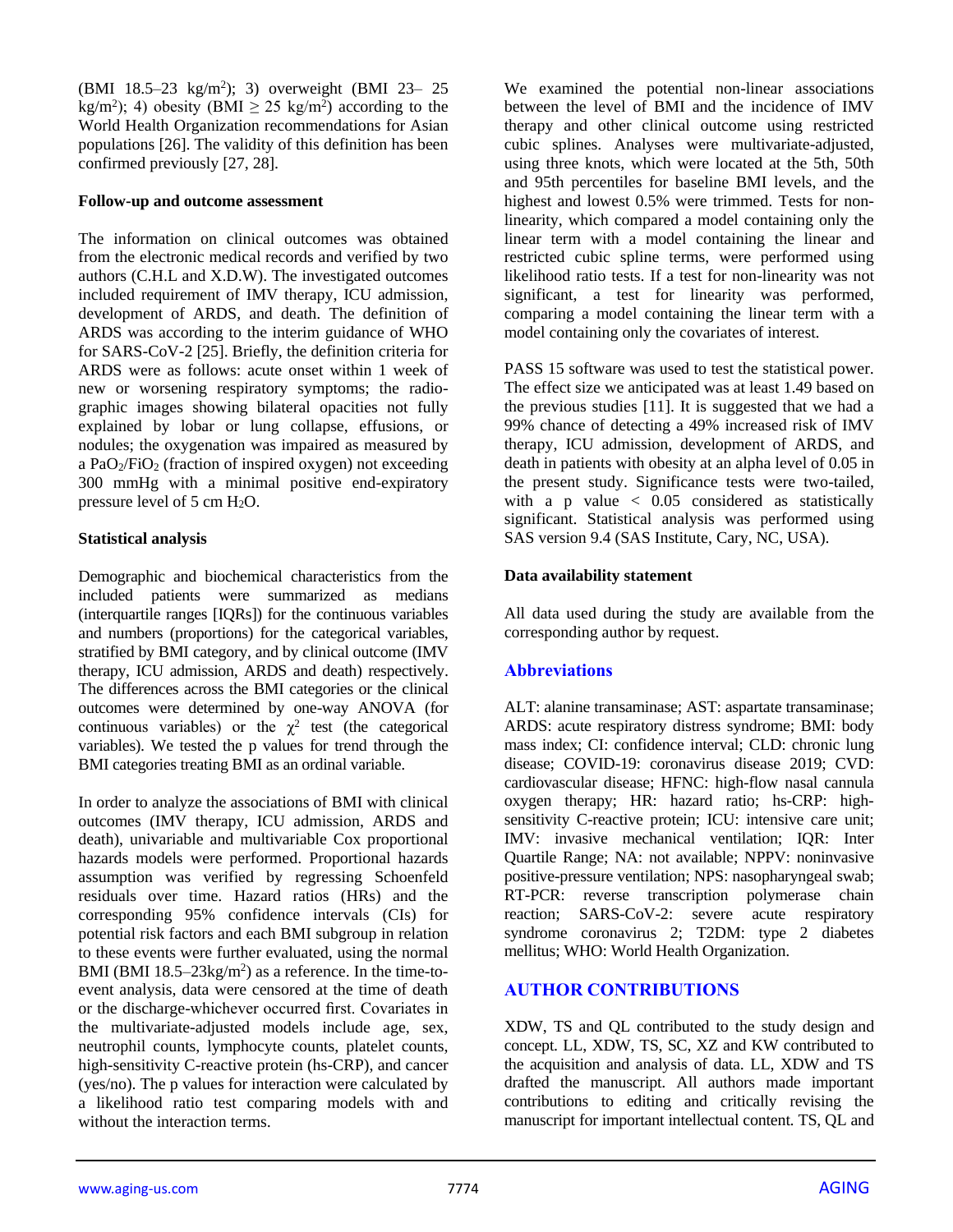LL guarantee this work and have full access to all of the data and take responsibility for the integrity of the data.

## **ACKNOWLEDGMENTS**

The investigators are grateful to all participants for their cooperation in the study.

## **CONFLICTS OF INTEREST**

The authors have no potential conflicts of interest to report.

# **FUNDING**

This work was supported by National Natural Science Foundation of China (grant number:81700006, 81900741), Shanghai Sailing Program (grant number: 18YF1419900), and the Outstanding Clinical Discipline Project of Shanghai Pudong (grant number: PWYgy2018-06).

# **REFERENCES**

- 1. Lu R, Zhao X, Li J, Niu P, Yang B, Wu H, Wang W, Song H, Huang B, Zhu N, Bi Y, Ma X, Zhan F, et al. Genomic characterisation and epidemiology of 2019 novel coronavirus: implications for virus origins and receptor binding. Lancet. 2020; 395:565–74. [https://doi.org/10.1016/S0140-6736\(20\)30251-8](https://doi.org/10.1016/S0140-6736(20)30251-8) PMID[:32007145](https://pubmed.ncbi.nlm.nih.gov/32007145)
- 2. Huang C, Wang Y, Li X, Ren L, Zhao J, Hu Y, Zhang L, Fan G, Xu J, Gu X, Cheng Z, Yu T, Xia J, et al. Clinical features of patients infected with 2019 novel coronavirus in Wuhan, China. Lancet. 2020; 395:497–506. [https://doi.org/10.1016/S0140-6736\(20\)30183-5](https://doi.org/10.1016/S0140-6736(20)30183-5) PMID[:31986264](https://pubmed.ncbi.nlm.nih.gov/31986264)
- 3. Richardson S, Hirsch JS, Narasimhan M, Crawford JM, McGinn T, Davidson KW, Barnaby DP, Becker LB, Chelico JD, Cohen SL, Cookingham J, Coppa K, Diefenbach MA, et al, and the Northwell COVID-19 Research Consortium. Presenting characteristics, comorbidities, and outcomes among 5700 patients hospitalized with COVID-19 in the New York city area. JAMA. 2020; 323:2052–59. <https://doi.org/10.1001/jama.2020.6775> PMID[:32320003](https://pubmed.ncbi.nlm.nih.gov/32320003)
- 4. Young BE, Ong SW, Kalimuddin S, Low JG, Tan SY, Loh J, Ng OT, Marimuthu K, Ang LW, Mak TM, Lau SK, Anderson DE, Chan KS, et al, and Singapore 2019 Novel Coronavirus Outbreak Research Team. Epidemiologic features and clinical course of patients infected with SARS-CoV-2 in Singapore. JAMA. 2020; 323:1488–94. <https://doi.org/10.1001/jama.2020.3204> PMID[:32125362](https://pubmed.ncbi.nlm.nih.gov/32125362)
- 5. Gao J, Luo T, Lin N, Zhang S, Wang J. A new tool for CRISPR-Cas13a-based cancer gene therapy. Mol Ther Oncolytics. 2020; 19:79–92. <https://doi.org/10.1016/j.omto.2020.09.004> PMI[D:33102691](https://pubmed.ncbi.nlm.nih.gov/33102691)
- 6. Guan WJ, Ni ZY, Hu Y, Liang WH, Ou CQ, He JX, Liu L, Shan H, Lei CL, Hui DS, Du B, Li LJ, Zeng G, et al, and China Medical Treatment Expert Group for Covid-19. Clinical Characteristics of Coronavirus Disease 2019 in China. N Engl J Med. 2020; 382:1708–20. <https://doi.org/10.1056/NEJMoa2002032> PMI[D:32109013](https://pubmed.ncbi.nlm.nih.gov/32109013)
- 7. Du RH, Liang LR, Yang CQ, Wang W, Cao TZ, Li M, Guo GY, Du J, Zheng CL, Zhu Q, Hu M, Li XY, Peng P, Shi HZ. Predictors of mortality for patients with COVID-19 pneumonia caused by SARS-CoV-2: a prospective cohort study. Eur Respir J. 2020; 55:2000524.

<https://doi.org/10.1183/13993003.00524-2020> PMI[D:32269088](https://pubmed.ncbi.nlm.nih.gov/32269088)

8. Zhu FC, Guan XH, Li YH, Huang JY, Jiang T, Hou LH, Li JX, Yang BF, Wang L, Wang WJ, Wu SP, Wang Z, Wu XH, et al. Immunogenicity and safety of a recombinant adenovirus type-5-vectored COVID-19 vaccine in healthy adults aged 18 years or older: a randomised, double-blind, placebo-controlled, phase 2 trial. Lancet. 2020; 396:479–88.

[https://doi.org/10.1016/S0140-6736\(20\)31605-6](https://doi.org/10.1016/S0140-6736(20)31605-6) PMI[D:32702299](https://pubmed.ncbi.nlm.nih.gov/32702299)

9. Petrilli CM, Jones SA, Yang J, Rajagopalan H, O'Donnell L, Chernyak Y, Tobin KA, Cerfolio RJ, Francois F, Horwitz LI. Factors associated with hospital admission and critical illness among 5279 people with coronavirus disease 2019 in New York City: prospective cohort study. BMJ. 2020; 369:m1966.

<https://doi.org/10.1136/bmj.m1966> PMI[D:32444366](https://pubmed.ncbi.nlm.nih.gov/32444366)

10. Simonnet A, Chetboun M, Poissy J, Raverdy V, Noulette J, Duhamel A, Labreuche J, Mathieu D, Pattou F, Jourdain M, Caizzo R, Caplan M, Cousin N, et al, and LICORN and the Lille COVID-19 and Obesity study group. High prevalence of obesity in severe acute respiratory syndrome coronavirus-2 (SARS-CoV-2) requiring invasive mechanical ventilation. Obesity (Silver Spring). 2020; 28:1195–99.

<https://doi.org/10.1002/oby.22831> PMI[D:32271993](https://pubmed.ncbi.nlm.nih.gov/32271993)

11. Huang Y, Lu Y, Huang YM, Wang M, Ling W, Sui Y, Zhao HL. Obesity in patients with COVID-19: a systematic review and meta-analysis. Metabolism. 2020; 113:154378.

<https://doi.org/10.1016/j.metabol.2020.154378> PMI[D:33002478](https://pubmed.ncbi.nlm.nih.gov/33002478)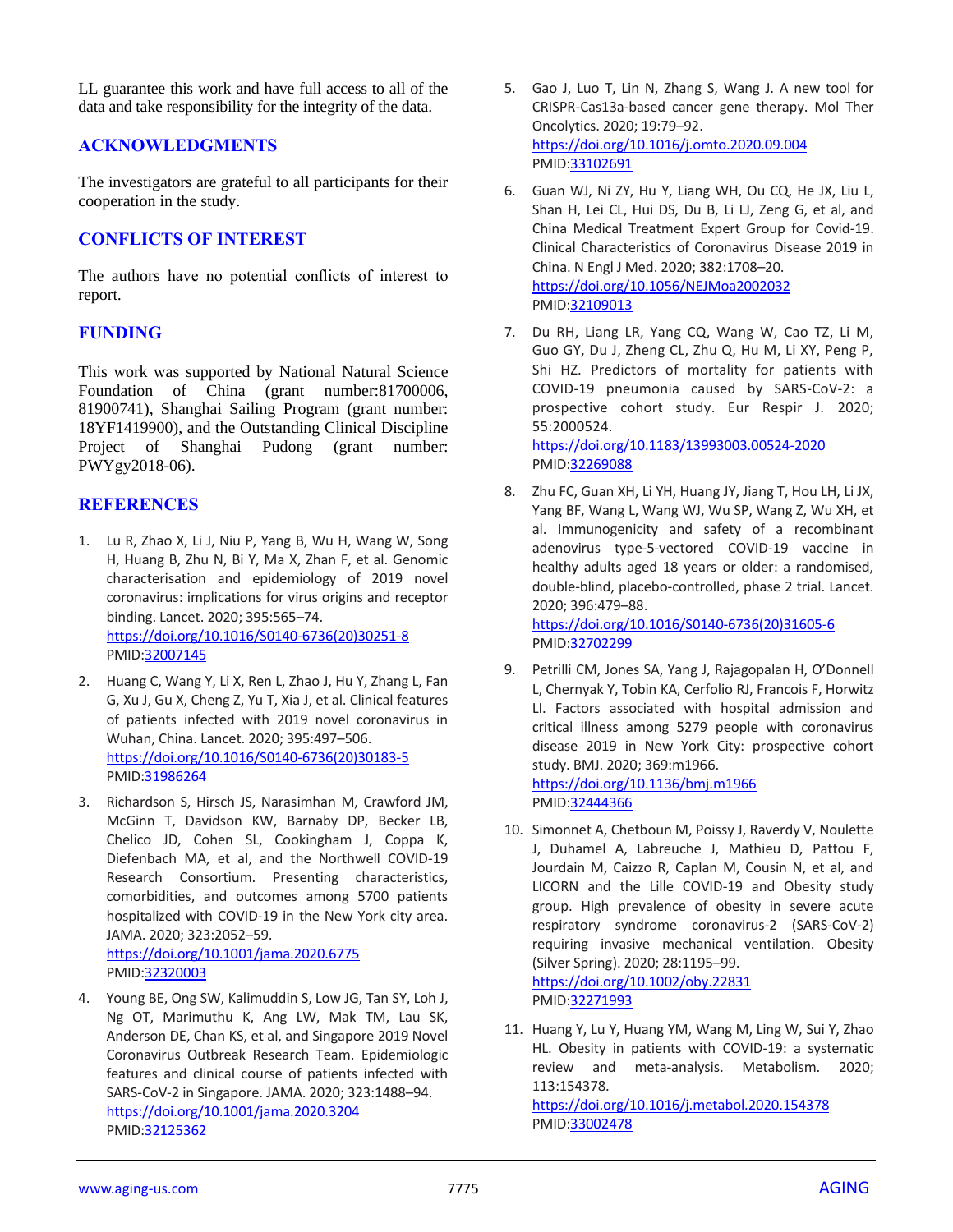12. Grasselli G, Zangrillo A, Zanella A, Antonelli M, Cabrini L, Castelli A, Cereda D, Coluccello A, Foti G, Fumagalli R, Iotti G, Latronico N, Lorini L, et al, and COVID-19 Lombardy ICU Network. Baseline characteristics and outcomes of 1591 patients infected with SARS-CoV-2 admitted to ICUs of the Lombardy region, Italy. JAMA. 2020; 323:1574–81. <https://doi.org/10.1001/jama.2020.5394>

PMID[:32250385](https://pubmed.ncbi.nlm.nih.gov/32250385)

- 13. Bhatraju PK, Ghassemieh BJ, Nichols M, Kim R, Jerome KR, Nalla AK, Greninger AL, Pipavath S, Wurfel MM, Evans L, Kritek PA, West TE, Luks A, et al. Covid-19 in critically ill patients in the Seattle region - case series. N Engl J Med. 2020; 382:2012–22. <https://doi.org/10.1056/NEJMoa2004500> PMID[:32227758](https://pubmed.ncbi.nlm.nih.gov/32227758)
- 14. Cai Q, Chen F, Wang T, Luo F, Liu X, Wu Q, He Q, Wang Z, Liu Y, Liu L, Chen J, Xu L. Obesity and COVID-19 severity in a designated hospital in Shenzhen, China. Diabetes Care. 2020; 43:1392–98. <https://doi.org/10.2337/dc20-0576> PMID[:32409502](https://pubmed.ncbi.nlm.nih.gov/32409502)
- 15. Xu L, Yuan J, Zhang Y, Zhang G, Lu F, Su J, Qu J. Highland of COVID-19 outside Hubei: epidemic characteristics, control and projections of Wenzhou, China. medRxiv.

<https://doi.org/10.1101/2020.02.25.20024398>

- 16. WHO. Global Health Obsevatory (GHO) data:overweight and obesity.2017. [https://www.who.int/gho/ncd/risk\\_factors/overweigh](https://www.who.int/gho/ncd/risk_factors/overweight_obesity/obesity_adults/en) [t\\_obesity/obesity\\_adults/en.](https://www.who.int/gho/ncd/risk_factors/overweight_obesity/obesity_adults/en)
- 17. Tartof SY, Qian L, Hong V, Wei R, Nadjafi RF, Fischer H, Li Z, Shaw SF, Caparosa SL, Nau CL, Saxena T, Rieg GK, Ackerson BK, et al. Obesity and mortality among patients diagnosed with COVID-19: results from an integrated health care organization. Ann Intern Med. 2020; 173:773–81.

<https://doi.org/10.7326/M20-3742> PMID[:32783686](https://pubmed.ncbi.nlm.nih.gov/32783686)

18. Hendren NS, de Lemos JA, Ayers C, Das SR, Rao A, Carter S, Rosenblatt A, Walchok J, Omar W, Khera R, Hegde AA, Drazner MH, Neeland IJ, Grodin JL. Association of body mass index and age with morbidity and mortality in patients hospitalized with COVID-19: results from the American heart association COVID-19 cardiovascular disease registry. Circulation. 2021; 143:135–44.

[https://doi.org/10.1161/CIRCULATIONAHA.120.05193](https://doi.org/10.1161/CIRCULATIONAHA.120.051936) [6](https://doi.org/10.1161/CIRCULATIONAHA.120.051936) PMID[:33200947](https://pubmed.ncbi.nlm.nih.gov/33200947)

19. Stefan N, Birkenfeld AL, Schulze MB, Ludwig DS. Obesity and impaired metabolic health in patients with COVID-19. Nat Rev Endocrinol. 2020; 16:341–42. <https://doi.org/10.1038/s41574-020-0364-6> PMID[:32327737](https://pubmed.ncbi.nlm.nih.gov/32327737)

- 20. Sattar N, McInnes IB, McMurray JJ. Obesity is a risk factor for severe COVID-19 infection: multiple potential mechanisms. Circulation. 2020; 142:4–6. [https://doi.org/10.1161/CIRCULATIONAHA.120.04765](https://doi.org/10.1161/CIRCULATIONAHA.120.047659) [9](https://doi.org/10.1161/CIRCULATIONAHA.120.047659) PMI[D:32320270](https://pubmed.ncbi.nlm.nih.gov/32320270)
- 21. Green WD, Beck MA. Obesity impairs the adaptive immune response to influenza virus. Ann Am Thorac Soc. 2017 (Suppl 5); 14:S406–09. <https://doi.org/10.1513/AnnalsATS.201706-447AW> PMI[D:29161078](https://pubmed.ncbi.nlm.nih.gov/29161078)
- 22. Goyal P, Ringel JB, Rajan M, Choi JJ, Pinheiro LC, Li HA, Wehmeyer GT, Alshak MN, Jabri A, Schenck EJ, Chen R, Satlin MJ, Campion TR Jr, et al. Obesity and COVID-19 in new york city: a retrospective cohort study. Ann Intern Med. 2020; 173:855–58. <https://doi.org/10.7326/M20-2730> PMI[D:32628537](https://pubmed.ncbi.nlm.nih.gov/32628537)
- 23. Kim TS, Roslin M, Wang JJ, Kane J, Hirsch JS, Kim EJ, and Northwell Health COVID-19 Research Consortium. BMI as a risk factor for clinical outcomes in patients hospitalized with COVID-19 in New York. Obesity (Silver Spring). 2021; 29:279–84. <https://doi.org/10.1002/oby.23076> PMID[:33128848](https://pubmed.ncbi.nlm.nih.gov/33128848)
- 24. Woolley C, Thompson C, Hakendorf P, Horwood C. The effect of age upon the interrelationship of BMI and inpatient health outcomes. J Nutr Health Aging. 2019; 23:558–63. <https://doi.org/10.1007/s12603-019-1206-x>

PMI[D:31233078](https://pubmed.ncbi.nlm.nih.gov/31233078)

- 25. World Health Organization. Clinical management of severe acute respiratory infection (SARI) when COVID-19 disease is suspected. [https://www.who.int/publications-detail/clinical](https://www.who.int/publications-detail/clinical-management-of-severe-acute-respiratory-infection-when-novel-coronavirus-(ncov)-infection-is-suspected)[management-of-severe-acute-respiratory-infection](https://www.who.int/publications-detail/clinical-management-of-severe-acute-respiratory-infection-when-novel-coronavirus-(ncov)-infection-is-suspected)[when-novel-coronavirus-\(ncov\)-infection-is-suspected.](https://www.who.int/publications-detail/clinical-management-of-severe-acute-respiratory-infection-when-novel-coronavirus-(ncov)-infection-is-suspected)
- 26. World Health Organization. Regional Office for the Western Pacific. The Asia-Pacific perspective: redefining obesity and its treatment, 2000. Available from [https://iris.wpro.who.int/handle/10665.1/5379.](https://iris.wpro.who.int/handle/10665.1/5379.%20Accessed%2019%20October%202019)  [Accessed 19 October 2019.](https://iris.wpro.who.int/handle/10665.1/5379.%20Accessed%2019%20October%202019)
- 27. Expert Consultation WH, and WHO Expert Consultation. Appropriate body-mass index for Asian populations and its implications for policy and intervention strategies. Lancet. 2004; 363:157–63. [https://doi.org/10.1016/S0140-6736\(03\)15268-3](https://doi.org/10.1016/S0140-6736(03)15268-3) PMI[D:14726171](https://pubmed.ncbi.nlm.nih.gov/14726171)
- 28. Kim YH, Kang JG, Lee SJ, Han KD, Ihm SH, Cho KH, Park YG. Underweight increases the risk of end-stage renal diseases for type 2 diabetes in korean population: data from the national health insurance service health checkups 2009-2017. Diabetes Care. 2020; 43:1118–25.

<https://doi.org/10.2337/dc19-2095> PMID[:32188773](https://pubmed.ncbi.nlm.nih.gov/32188773)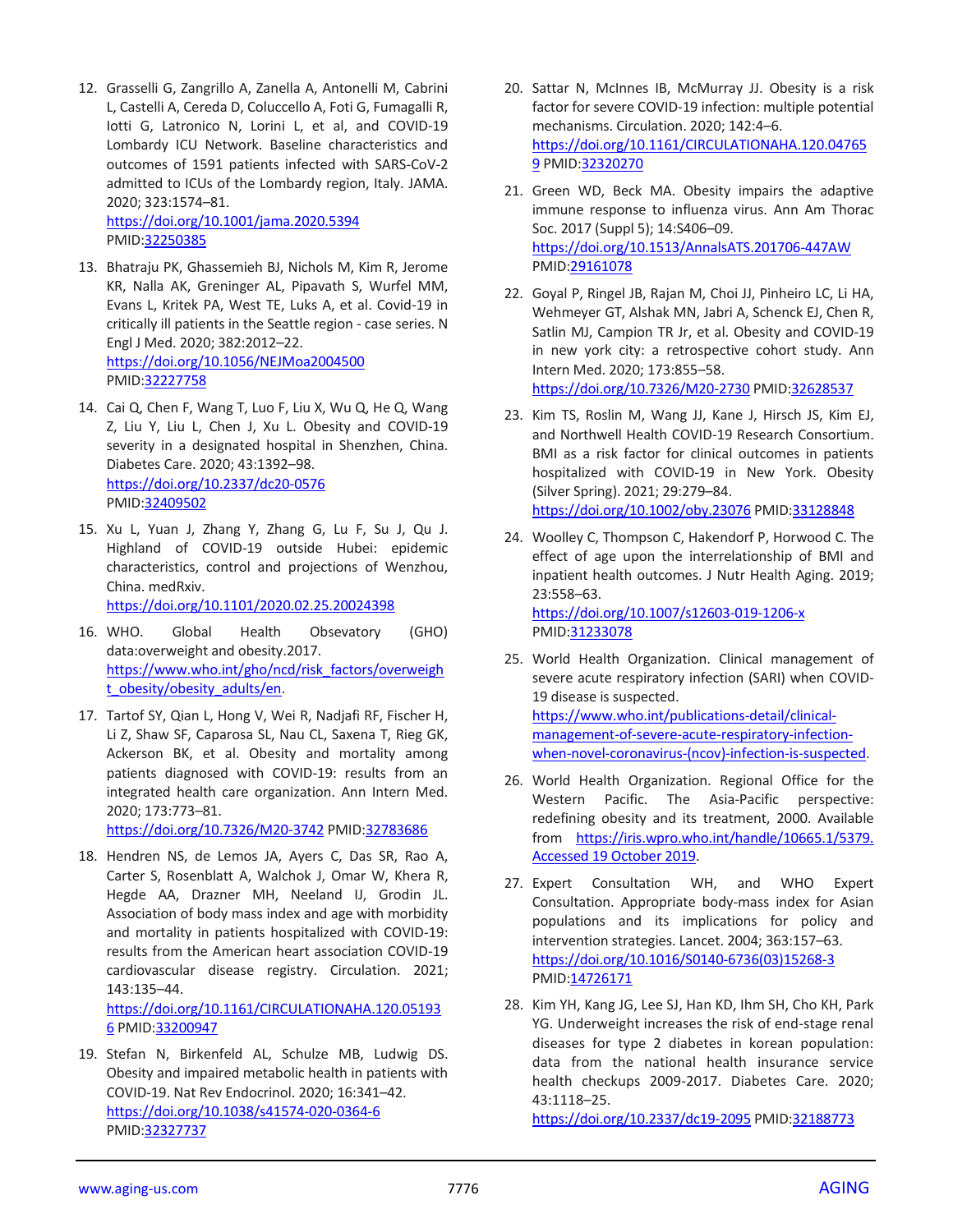# **SUPPLEMENTARY MATERIALS**

# **Supplementary Figures**



**Supplementary Figure 1. Flowchart of study population.** BMI, body mass index.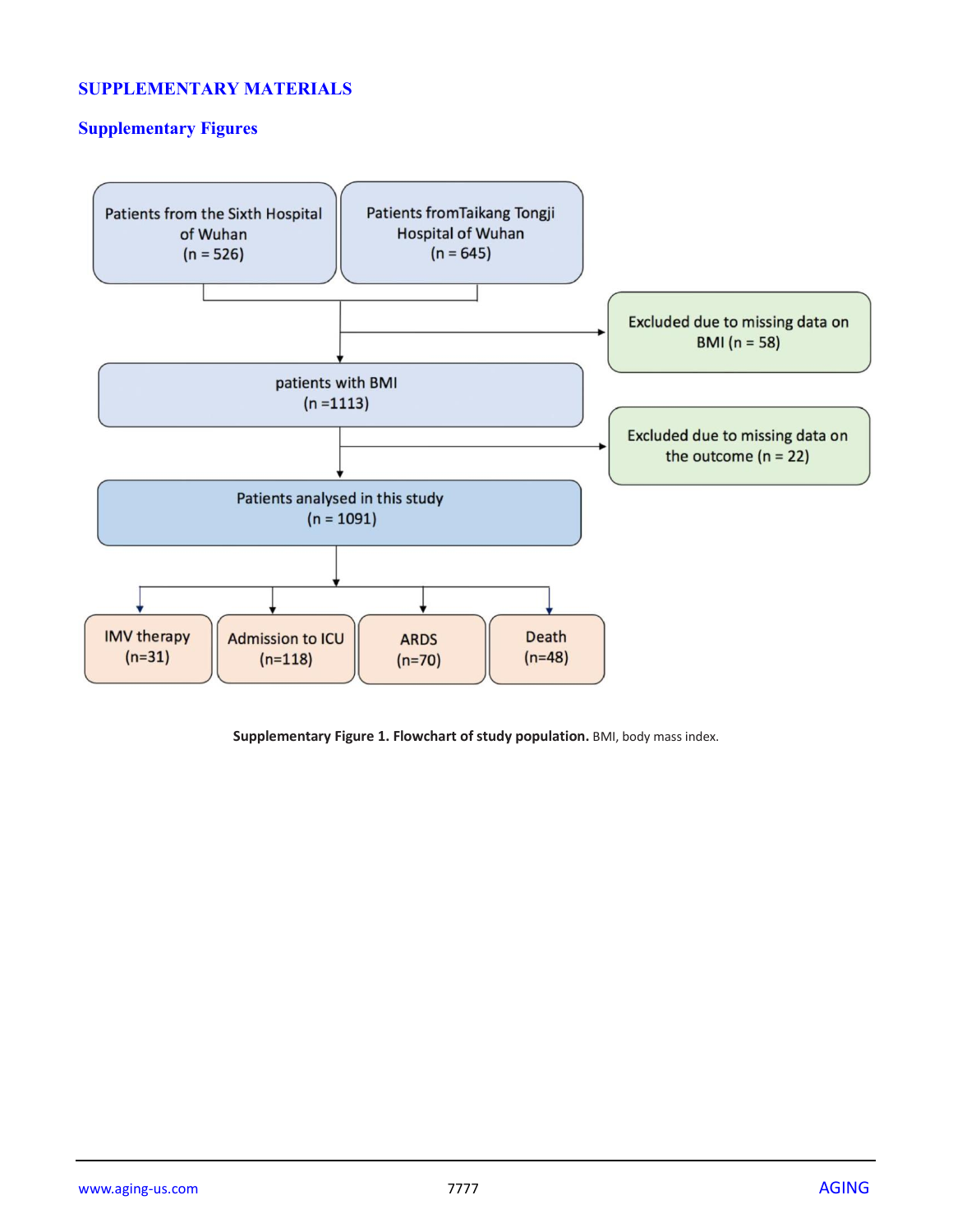

**Supplementary Figure 2. Proportions of BMI categories according to the outcomes of COVID-19 pneumonia.** ARDS, acute respiratory distress syndrome. BMI, body mass index. COVID-19, coronavirus disease 2019. IMV, invasive mechanical ventilation. ICU, intensive care unit.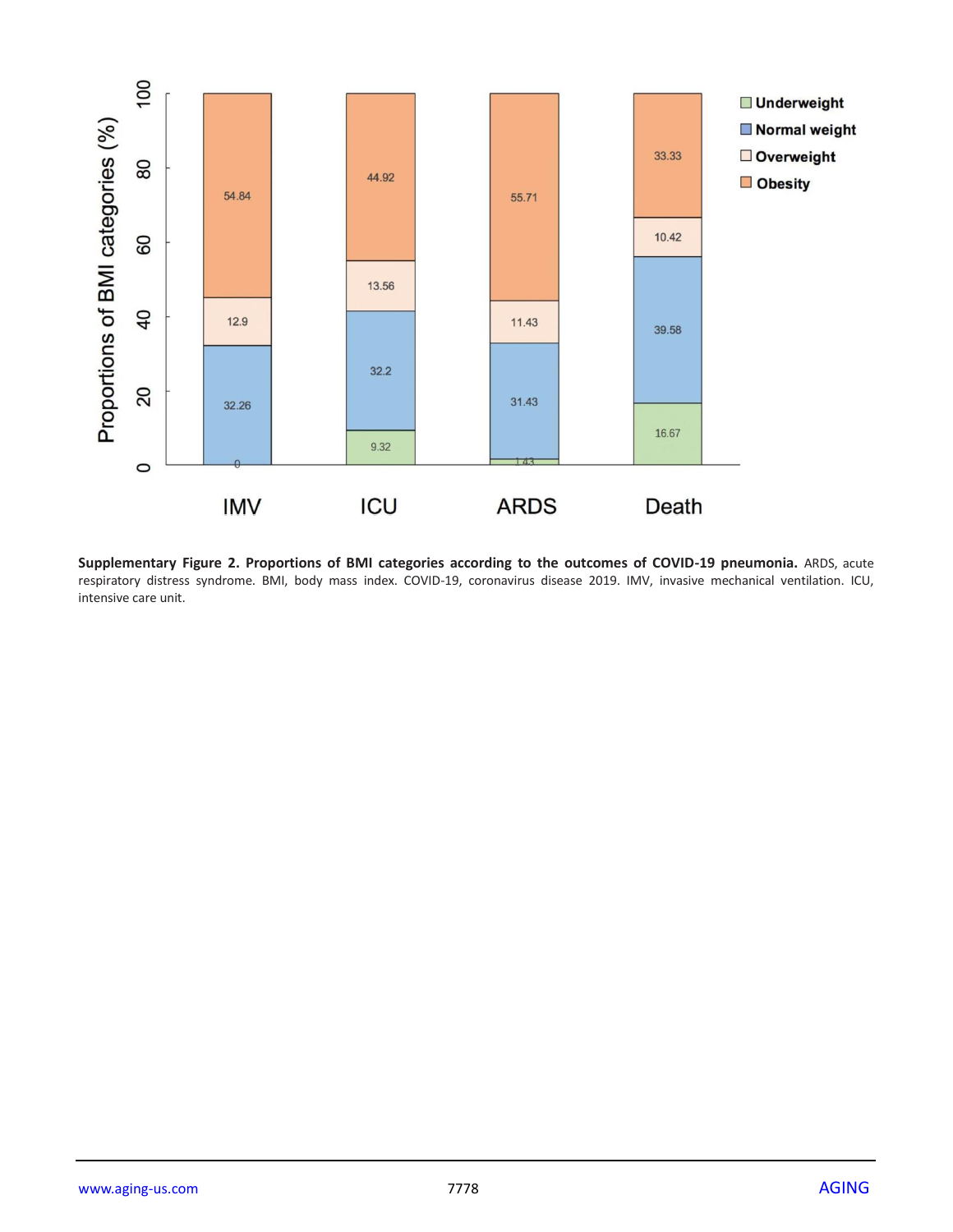# **Supplementary Tables**

**Supplementary Table 1. Univariable and multivariable Cox regression of risk factors associated with outcome in patients with COVID-19 pneumonia.**

|                                                    |                         | <b>IMV</b> therapy                    |                          | <b>ICU</b> admission                      | <b>ARDS</b>                         |                                      | Death               |                     |
|----------------------------------------------------|-------------------------|---------------------------------------|--------------------------|-------------------------------------------|-------------------------------------|--------------------------------------|---------------------|---------------------|
|                                                    | Model 1                 | Model 2                               | Model 1                  | <b>Model 2</b>                            | Model 1                             | Model 2                              | Model 1             | <b>Model 2</b>      |
| Sex (male vs<br>female)                            |                         | 2.87 (1.31-6.29) 2.93 (1.33-6.45)     |                          | $2.08(1.40-3.08)$ $2.15(1.44-3.20)$       |                                     | 2.65 (1.58-4.46) 2.71 (1.61-4.57)    | $1.52(0.76-3.06)$   | $1.51(0.75-3.04)$   |
| Age ( $\geq 60$ vs < 60),<br>years                 |                         | $3.60(1.54-8.43)$ $3.67(1.57-8.62)$   |                          | $3.05(1.99-4.66)$ $3.12(2.03-4.78)$       |                                     | $2.69(1.58-4.58)$ $2.75(1.61-4.70)$  | $3.34(1.37-8.15)$   | $3.33(1.36-8.12)$   |
| BMI, $\text{kg/m}^2$                               |                         | $1.17(1.07-1.28)$ 1.19 $(1.07-1.31)$  |                          | 1.11 $(1.05-1.17)$ 1.05 $(0.97-1.11)$     | $1.21(1.13-1.29)$ $1.21(1.13-1.30)$ |                                      | $1.00(0.91-1.10)$   | $1.01(0.91-1.12)$   |
| Hematologic                                        |                         |                                       |                          |                                           |                                     |                                      |                     |                     |
| Neutrophils, $\times$<br>$10^9$ /L                 |                         | $1.16(1.07-1.25)$ 1.14 (1.06-1.22)    |                          | $1.26(1.19-1.34)$ $1.24(1.17-1.33)$       | $1.18(1.11-1.26)$ $1.16(1.09-1.24)$ |                                      | $1.12(1.08-1.16)$   | $1.13(1.09-1.17)$   |
| Lymphocytes, $\times$<br>$10^9$ /L                 |                         | $0.05(0.02-0.16)$ $0.08(0.03-0.23)$   |                          | $0.08(0.04-0.13)$ $0.09(0.05-0.16)$       | $0.07(0.03-0.13)$ $0.08(0.04-0.17)$ |                                      | $0.18(0.07-0.45)$   | $0.22(0.08-0.56)$   |
| Platelets, $\times$<br>$10^9$ /L                   | 0.989 (0.983-<br>0.995  | 0.991 (0.985-<br>0.996                | 0.996 (0.993-<br>(0.998) | 0.997 (0.994-<br>(0.999)                  | $0.994(0.991 -$<br>0.998            | 0.995 (0.992-<br>(0.999)             | $1.00(0.99-1.01)$   | $0.99(0.98-1.00)$   |
| <b>Biochemical</b>                                 |                         |                                       |                          |                                           |                                     |                                      |                     |                     |
| ALT, U/L                                           |                         | 1.00 $(1.00-1.02)$ 1.00 $(0.99-1.02)$ |                          | 1.01 $(1.00-1.02)$ 0.99 $(0.97-1.01)$     | $1.008(1.001 -$<br>1.015)           | $1.00(0.99-1.01)$                    | $1.01(1.00-1.02)$   | $1.00(0.99-1.02)$   |
| Serum<br>creatinine,<br>umol/l                     | 1.003 (1.000-<br>1.007) | $1.00(0.99-1.01)$                     |                          | 1.01 $(1.00-1.02)$ 1.00 $(0.99-1.03)$     |                                     | $1.00(0.99-1.01)$ $1.00(0.99-1.01)$  | $1.01(1.00-1.02)$   | $1.00(0.99-1.02)$   |
| hs-CRP, each 10<br>increment, mg/L                 |                         | $1.19(1.13-1.26)$ $1.17(1.11-1.24)$   |                          | $1,21$ $(1,16-1,25)$ $1,18$ $(1,14-1,23)$ | $1.12(1.06-1.18)$ $1.17(1.12-1.22)$ |                                      | $1,20(1,13-1,27)$   | $1.18(1.12 - 1.25)$ |
| <b>Comorbidities</b>                               |                         |                                       |                          |                                           |                                     |                                      |                     |                     |
| Diabetes (yes vs<br>no)                            |                         | $2.51(1.10-5.74)$ 1.92 (0.83-4.46)    |                          | 2.19 (1.36-3.53) 1.73 (1.06-2.84)         |                                     | $1.82(0.98-3.37)$ 1.43 $(0.76-2.69)$ | $2.14(0.96 - 4.77)$ | $1.83(0.81-4.11)$   |
| Hypertension<br>(yes vs no)                        |                         | 1.34 (0.62-2.88) 0.96 (0.44-2.10)     |                          | 1.85 $(1.24 - 2.76)$ 1.41 $(0.93 - 2.13)$ |                                     | $1.50(0.90-2.50)$ $1.16(0.42-1.72)$  | $1.67(0.80-3.49)$   | $1.25(0.59-2.65)$   |
| CVD (yes vs<br>no)                                 |                         | 3.14 $(1.25-7.89)$ 2.12 $(0.82-5.50)$ |                          | $3.00(1.74-5.18)$ $2.11(1.20-3.77)$       | 2.81 (1.44-5.48) 2.03 (1.01-4.07)   |                                      | $1.72(0.60-4.92)$   | $1.29(0.45-3.71)$   |
| CLD (yes vs no) $1.26(0.29-5.40)$ 0.83 (0.19-3.65) |                         |                                       |                          | $1.16(0.52 - 2.63)$ $0.82(0.36 - 1.89)$   | $0.80(0.24-2.63)$ $0.55(0.17-1.85)$ |                                      | $1.94(0.59-6.39)$   | $1.54(0.46-5.12)$   |
| Cancer (yes vs<br>no)                              | 4.20 (1.40-<br>12.63)   | $3.55(1.14-$<br>11.05                 |                          | $4.34(2.17-8.66)$ $3.94(1.90-8.15)$       | $3.99(1.76-9.02)$ $3.64(1.55-8.54)$ |                                      | $2.50(0.84 - 7.46)$ | $2.11(0.71-6.29)$   |

Model 1: unadjusted.

Model 2: adjusted for age and sex.

ALT, alanine transaminase. ARDS, acute respiratory distress syndrome. CLD, chronic lung disease. BMI, body mass index. CLD, chronic lung disease. CVD, cardiovascular disease. HR, hazard ratio. hs-CRP, high-sensitivity C-reactive protein. ICU, intensive care unit. IMV, invasive mechanical ventilation. OR, odds ratio.